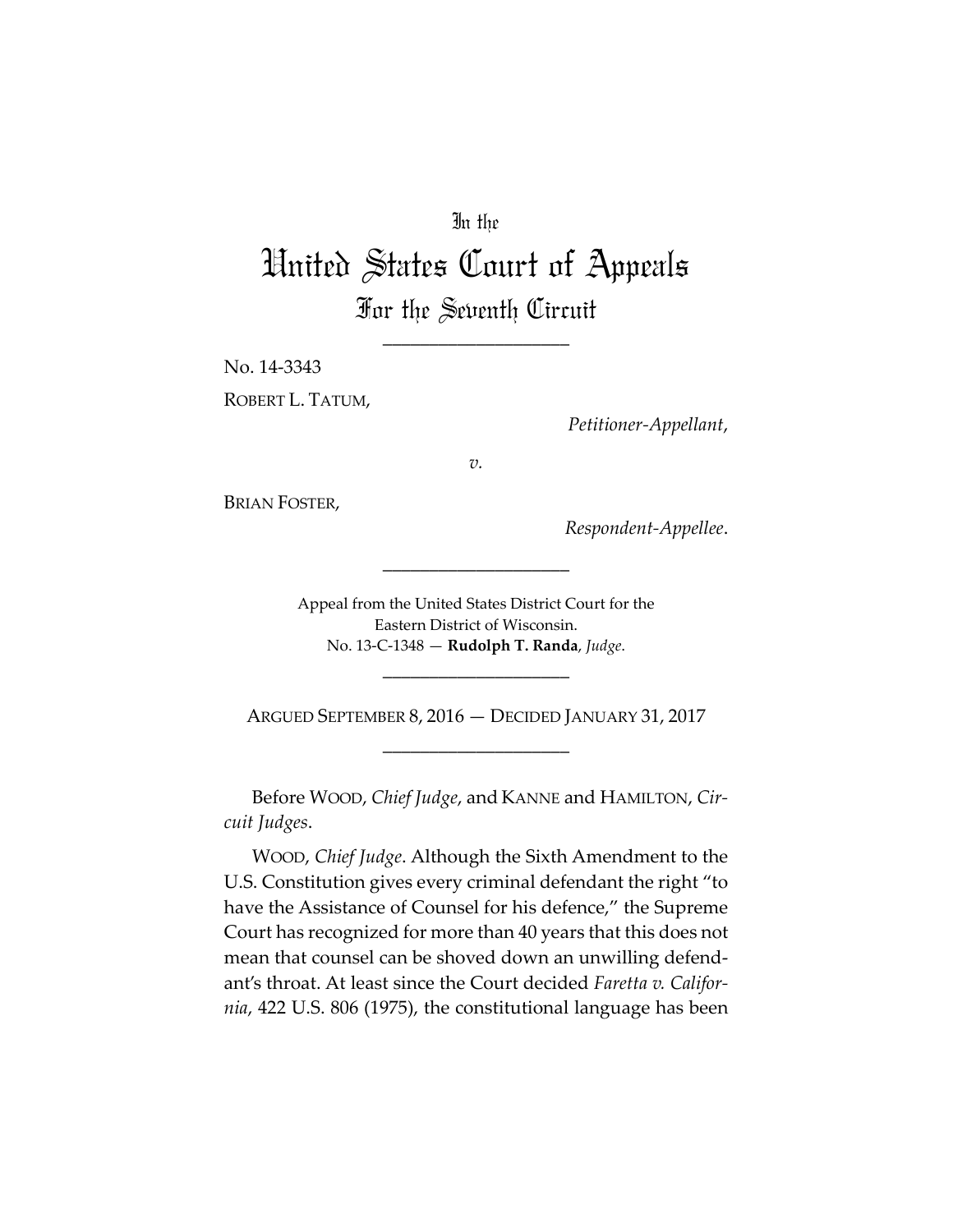understood as a personal right to decide how to defend oneself. "[T]he right to self-representation," *Faretta* proclaimed, "is thus necessarily implied by the structure of the Amendment." 422 U.S. at 819. This is true despite the fact that it is generally foolish for a person defending serious criminal charges to proceed without counsel. Trial judges are entitled—indeed encouraged—to warn defendants of the risks that attend self-representation. In the end, however, *Faretta* requires them to honor the defendant's wishes, assuming that the defendant is generally competent.

The present case raises the question whether the Wisconsin courts unreasonably applied *Faretta* when they refused to allow Robert Tatum to represent himself. The state trial court took this step after questioning Tatum not about his general competence, but about his educational level and understanding of the legal system. Tatum's conviction was upheld in the state court system, and the district court denied his petition for a writ of habeas corpus, filed pursuant to 28 U.S.C. § 2254. We reverse. Try as we might, we cannot reconcile the test the Wisconsin state courts used in assessing Tatum's right to selfrepresentation with the Supreme Court's holding in *Faretta*.

**I**

Tatum faced the most serious charges possible: two counts of first-degree intentional homicide by use of a dangerous weapon, stemming from the shooting deaths of two of his roommates, Kyle Ippoliti and Ruhim Abdella. The details of the crimes can be found in the decision of the Wisconsin Court of Appeals, *State v. Tatum,* 2013 WL 322647, No. 2011AP2439- CR (Wis. Ct. App. Jan. 29, 2013), whose findings of fact are presumed to be correct, 28 U.S.C. § 2254(e)(1). For present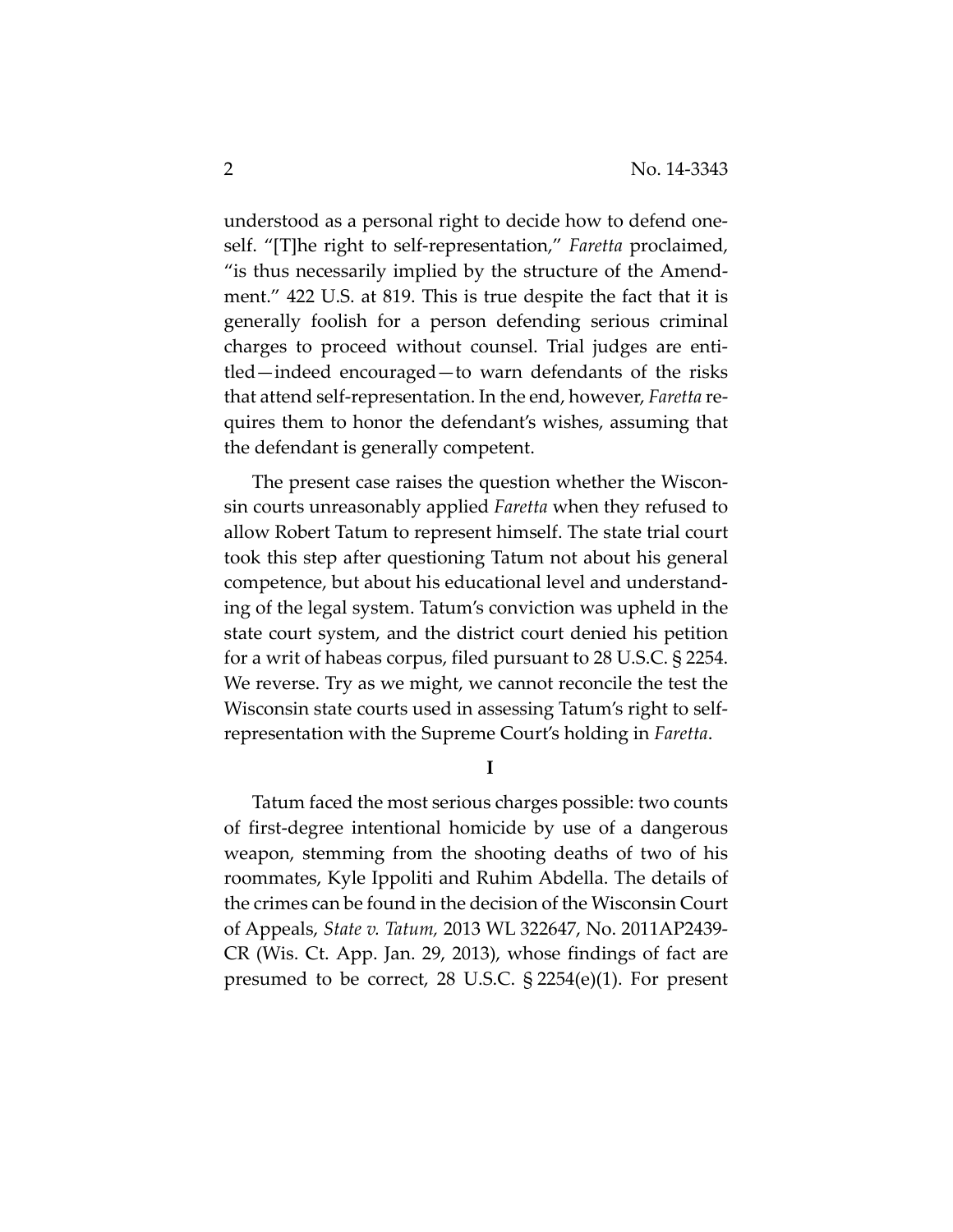purposes, however, the critical facts relate to the course of proceedings at trial.

After his arrest for the crimes, Tatum was arraigned. On July 20, 2010, represented by his first attorney, he demanded a speedy trial, and the case was set for a jury trial on November 29, 2010. On August 12, at Tatum's request, counsel moved to withdraw. The court granted the motion and vacated the speedy trial demand because Tatum wanted a new lawyer. His wish for a new attorney was granted. On September 23, the second lawyer filed a motion to suppress evidence based on the fact that Tatum's car had been searched, and evidence seized, without a warrant. Before the court was able to rule on the motion, Lawyer 2 moved to withdraw, on the ground that Tatum had shared confidential information with Tatum's mother, a material witness, and had thereby compromised the lawyer's position. Again the trial court granted the motion; the trial date remained November 29, 2010.

The court next appointed a third lawyer, Dianne Erickson, for Tatum. Erickson informed the court that she could not be prepared for a November 29 trial, and so the court reset the date for January 31, 2011. On January 18, Erickson requested a competence evaluation for Tatum. The next day the court held a hearing, at which it ordered that Tatum be evaluated by the Department of Health Services. Evidently this was done quickly; the parties returned to court on January 24 for the return of the evaluation. The report was inconclusive, because the examining psychologist was unable to form an opinion about Tatum's competence. The court then sent Tatum to a state mental-health facility for an inpatient evaluation. Ta-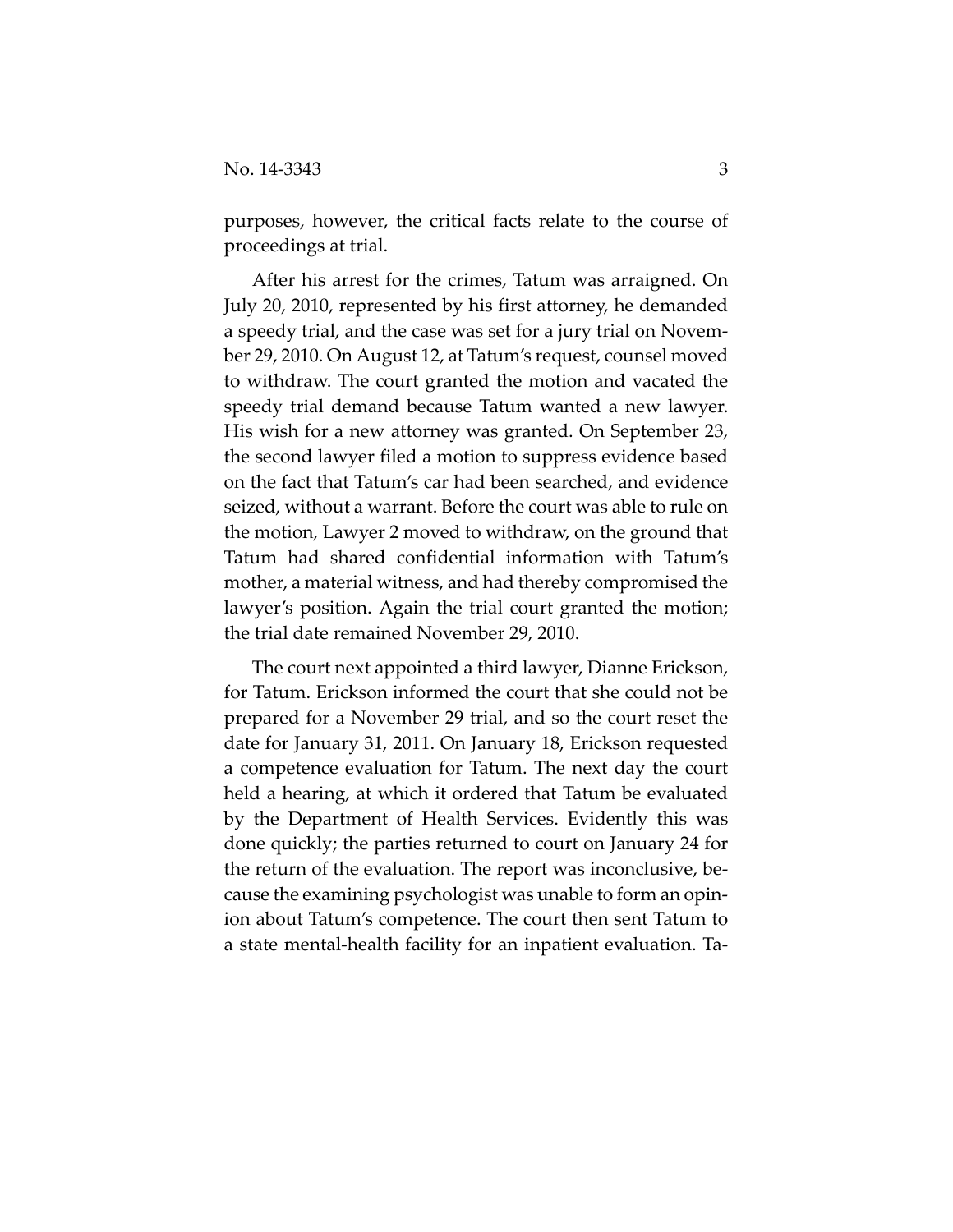tum protested mildly, saying that he would "rather just represent myself if [Erickson] finds that my competency is not up to her standards." The court responded with a "we'll see."

On February 24, inpatient evaluation in hand, the parties returned to court. Dr. Laurence Trueman, the examining professional, found that Tatum was competent enough to understand the proceedings and assist in his defense, but that Tatum was likely to be "an extremely challenging defendant." The state court described what happened next:

At the same hearing, Tatum asked the trial court to dismiss Attorney Erickson, stating that she was working with the State and not investigating his case in accordance with his standards, forcing him (Tatum) to investigate his case on his own. Tatum also acknowledged that he refused to meet with Attorney Erickson out of frustration with counsel's competence challenge. The trial court asked Tatum whether he was requesting a new attorney or asking the trial court to allow him to represent himself. Tatum stated that he wished to represent himself. The trial court found Tatum competent to stand trial; however, after engaging in a colloquy with Tatum, denied his request to represent himself. The trial court stated that Tatum's limited education would make it difficult for him to understand the difficulties and disadvantages of self-representation. The trial court also refused to dismiss Attorney Erickson. The trial was then calendared for a jury trial on April 4, 2011.

We need to look in greater detail at the colloquy to which the state court referred. The critical part occurred at the conclusion of the February 24 hearing. Initially, the court said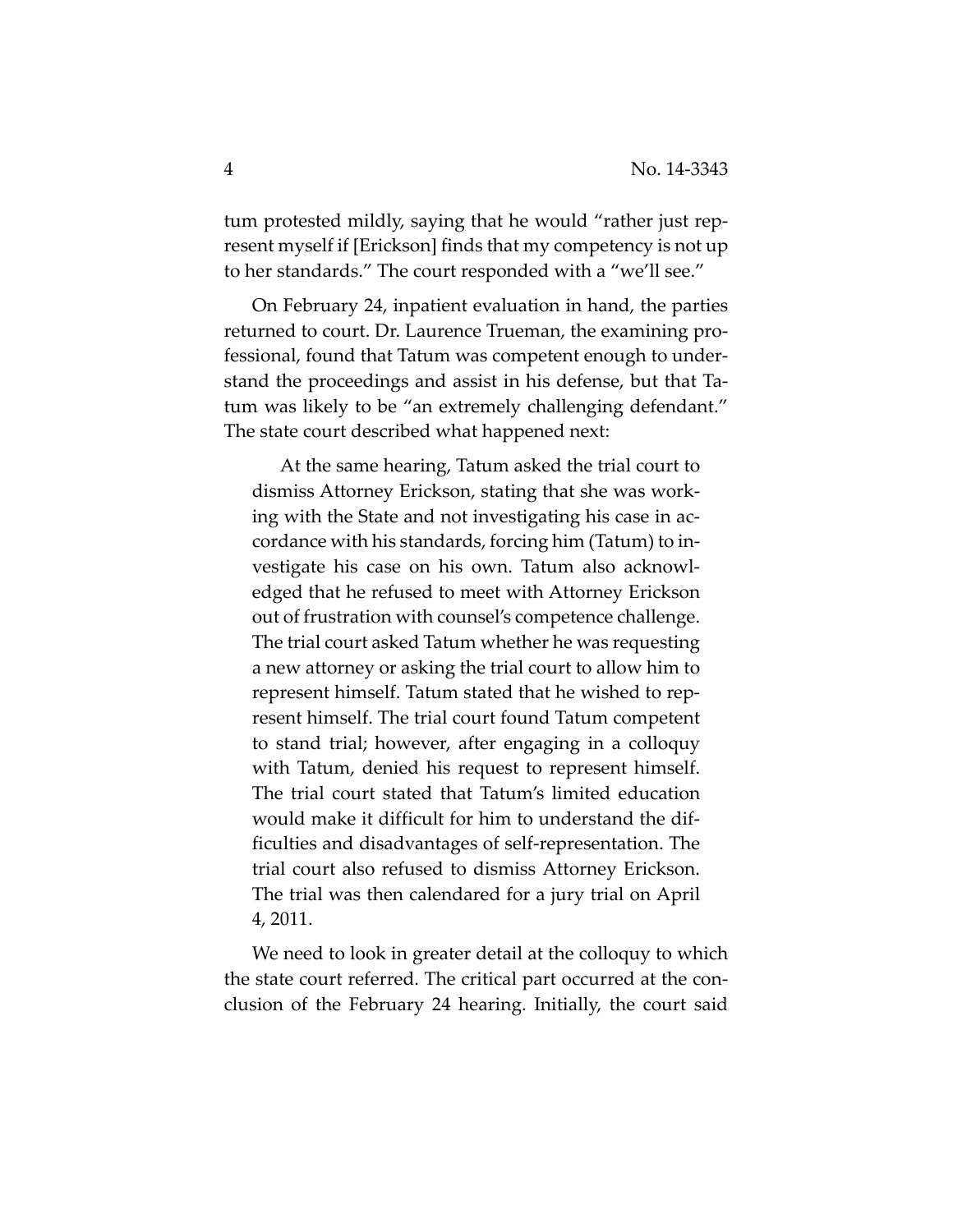"Okay. I think he's competent. I've got a report that says he is. I'm satisfied based on my colloquy that he is knowingly, voluntarily and intelligently giving up his right to a hearing. …" But the court made it clear that this was a finding that Tatum was competent to stand trial. It then went on to discuss Tatum's request to dismiss counsel:

**The Court**: … Mr. Tatum, do you want a new lawyer or do you want to represent yourself?

**Tatum**: I want to represent myself, Your Honor.

After further discussion, during which the judge expressed the concern that there was a total breakdown in communication between Tatum and Erickson, he returned to the topic of self-representation:

**The Court**: I understand he wants to represent himself. What's your educational background, sir?

**Tatum**: I'm self-educated. I went to public school up until the tenth grade after which time I attended home school and—

**The Court**: Have you got a GED or HSED?

**Tatum**: I would say I have the equivalent of an HSED.

**The Court**: Do you have one?

**Tatum**: No, sir.

**The Court**: A formal one?

**Tatum**: No, sir. I can easily obtain it. That hasn't been my main goal. My main goal when it comes down to getting paper to prove it, I mean that's less of a goal for me at least at this point in my life, but I've been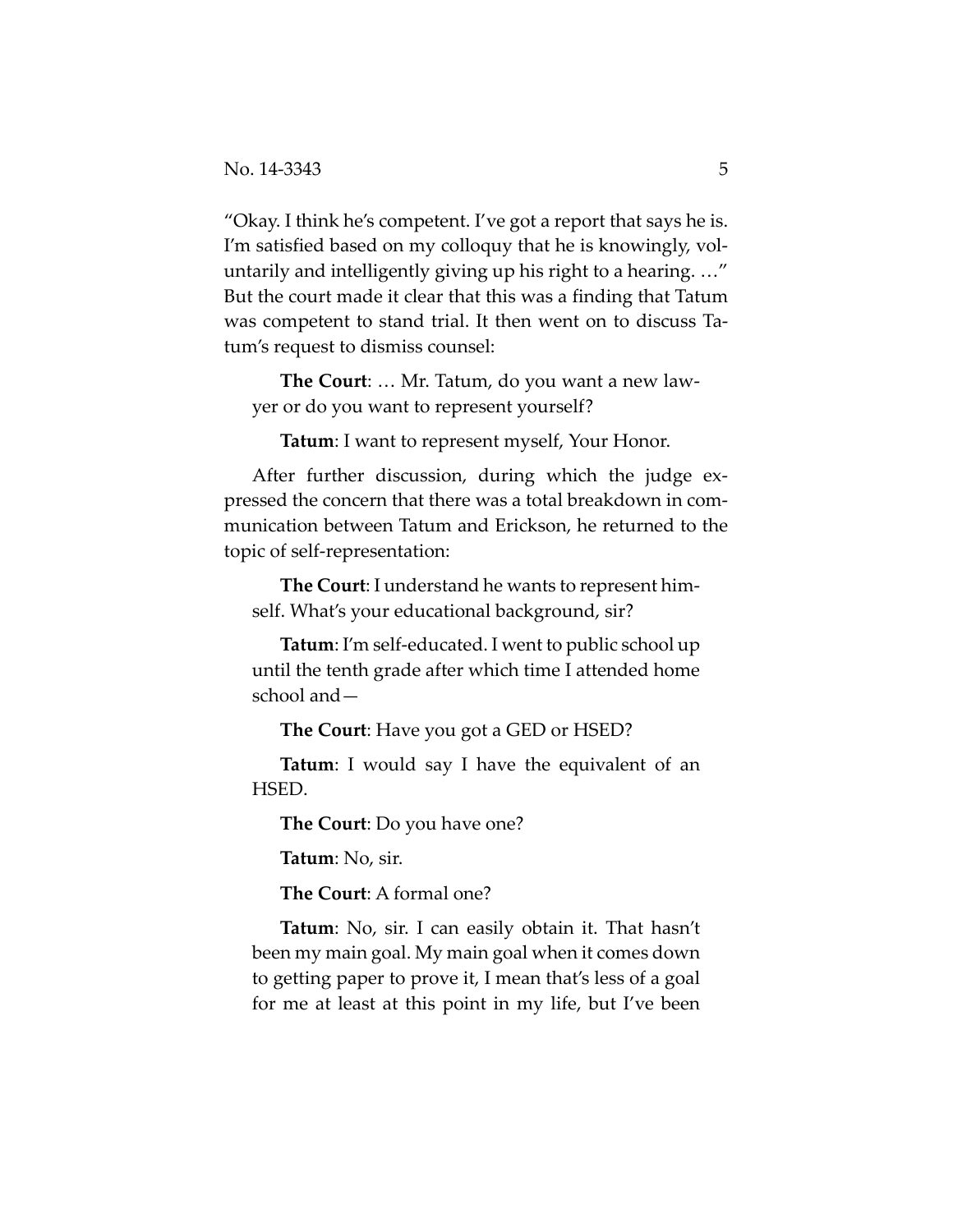studying as far as the statutes, Wisconsin statute, studying representation for court proceedings. I have a good working knowledge of how court proceeding work.

**The Court**: Tell me about that. How does a trial work, sir?

**Tatum**: I mean, basically like I say, there's opening statements. You mean as far as proceedings before trial?

**The Court**: During trial.

**Tatum**: At the trial beginning?

**The Court**: Yeah.

**Tatum**: Basically opening statements.

**The Court**: What happens right before opening statements?

**Tatum**: I guess both parties states their appearance and things like that.

**The Court**: How do we get a jury?

**Tatum**: You do voir dire.

**The Court**: How does that work?

**Tatum**: You question—you question jurors, potential jurors—

**The Court**: About what?

**Tatum**: About various things.

**The Court**: What are we looking for in jurors?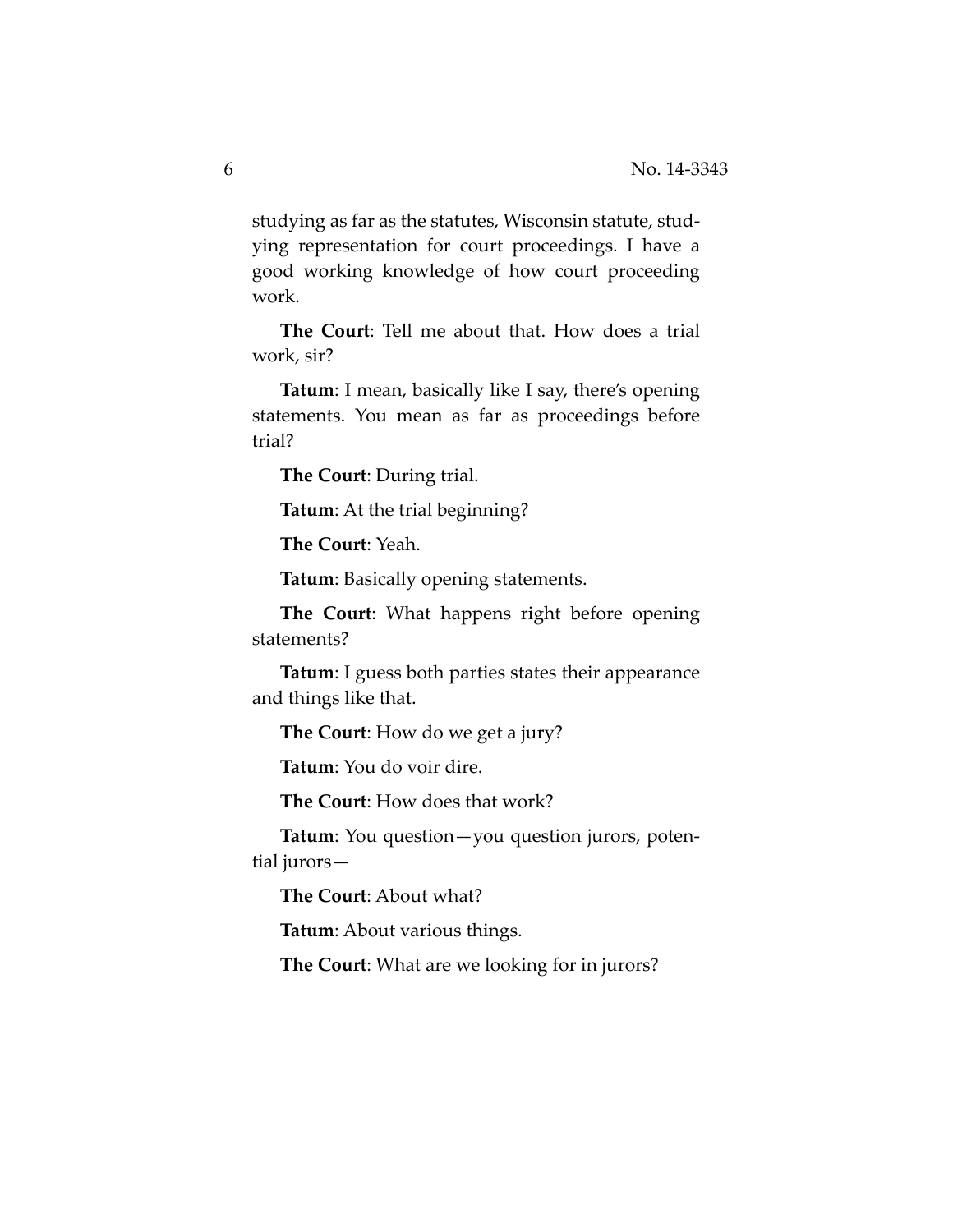**Tatum**: Fair people who are giving a fair determination as far as hearing evidence, not making biased decisions, make decisions based on the evidence that's presented, not their own personal beliefs as far as, you know, bias and things like that.

You have a certain amount of strikes, preemptory and strikes for cause. You got strikes for cause and if I had—I wasn't incarcerated at the facility where I had proper legal access I would be more prepared, I could prepare adequately. If I wasn't harassed in the jail I could prepare a lot better that way.

The judge asked Tatum how he would go about representing himself.

**The Court:** What kind of difficulties would you imagine that you would have in self-representation?

**Tatum:** You mean like my present circumstances?

**The Court:** In your present circumstances.

**Tatum:** Mainly the impairment based on the jail circumstances as far as them not providing me with reasonable access to the courts and legal materials.

Tatum and the judge then discussed how Tatum would go about investigating the case. Tatum said he would continue doing "what I've been doing all along," by making phone calls and gathering evidence. The colloquy then continued:

**The Court**: What are you charged with, sir?

**Tatum**: Two counts of first-degree intentional homicide.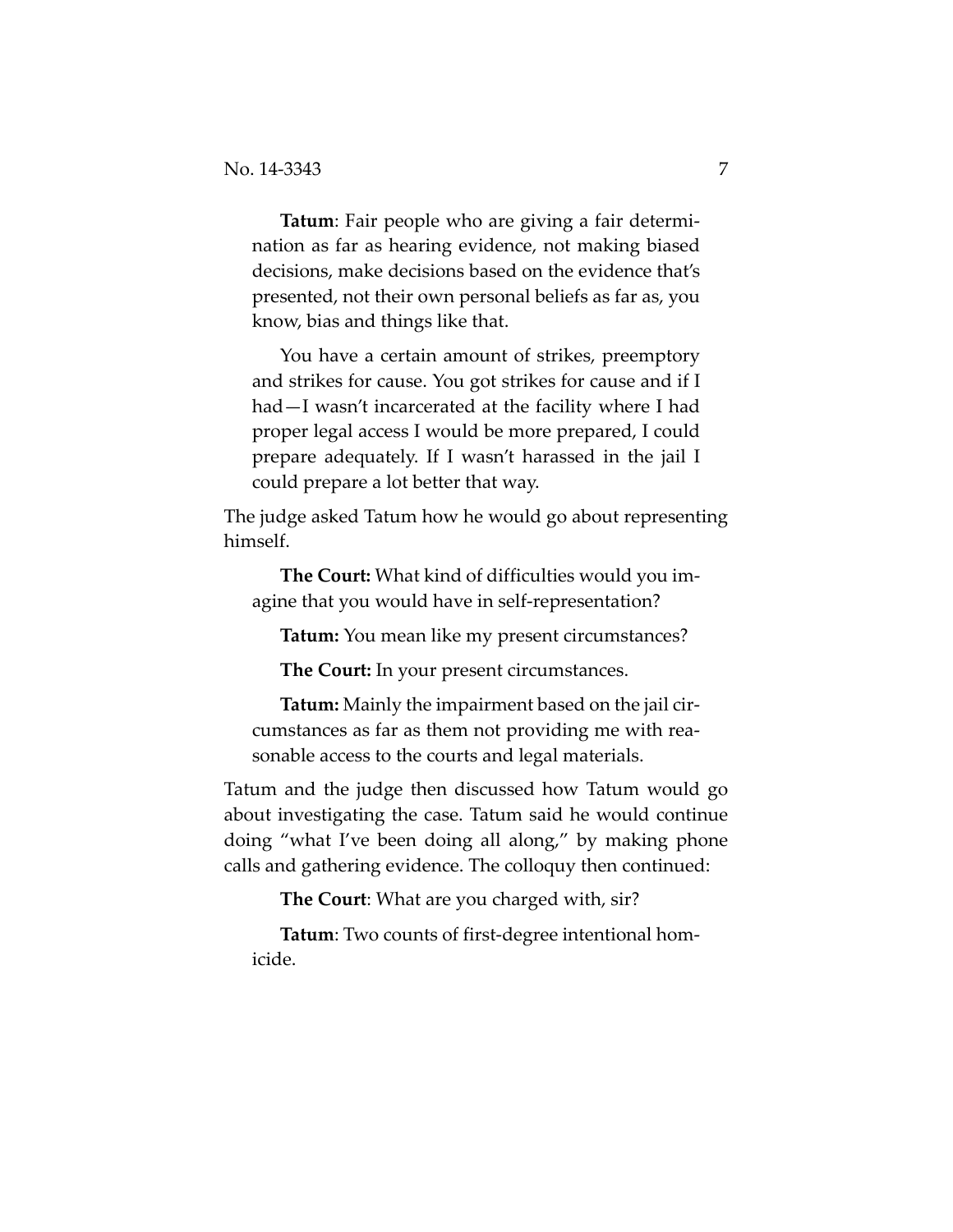**The Court**: What's the penalty—and two counts of what?

**Tatum**: Use of a dangerous weapon.

**The Court**: What's the penalty?

**Tatum**: Class A felonies carry the maximum of life in prison.

Finally, the court summarized the holding of *State v. Klessig*, 564 N.W.2d 716 (Wis. 1997), and concluded:

**The Court**: … He's made the choice, there's no question about it. He's aware of the seriousness of the charges. He's aware of the general range of penalties but he is not aware of the difficulties and disadvantages of self-representation especially given his circumstances, and given the fact that he's only got a tenth-grade education therefore I deny his right to represent himself.

Tatum protested this decision and continued to press his objection to Erickson. The court overruled him, ordered Erickson to serve as trial counsel, and proceeded to the trial. The jury found him guilty of both counts of first-degree homicide and he was sentenced to life in prison without the possibility of release.

In state post-conviction proceedings (which in Wisconsin can occur simultaneously with a direct appeal, see Wis. Stat. § 974.06; *Socha v. Pollard*, 621 F.3d 667, 668 (7th Cir. 2010)), Tatum once again filed a motion to represent himself on appeal. The appellate court permitted him to do so. On direct appeal, he raised three grounds for relief, including that he had been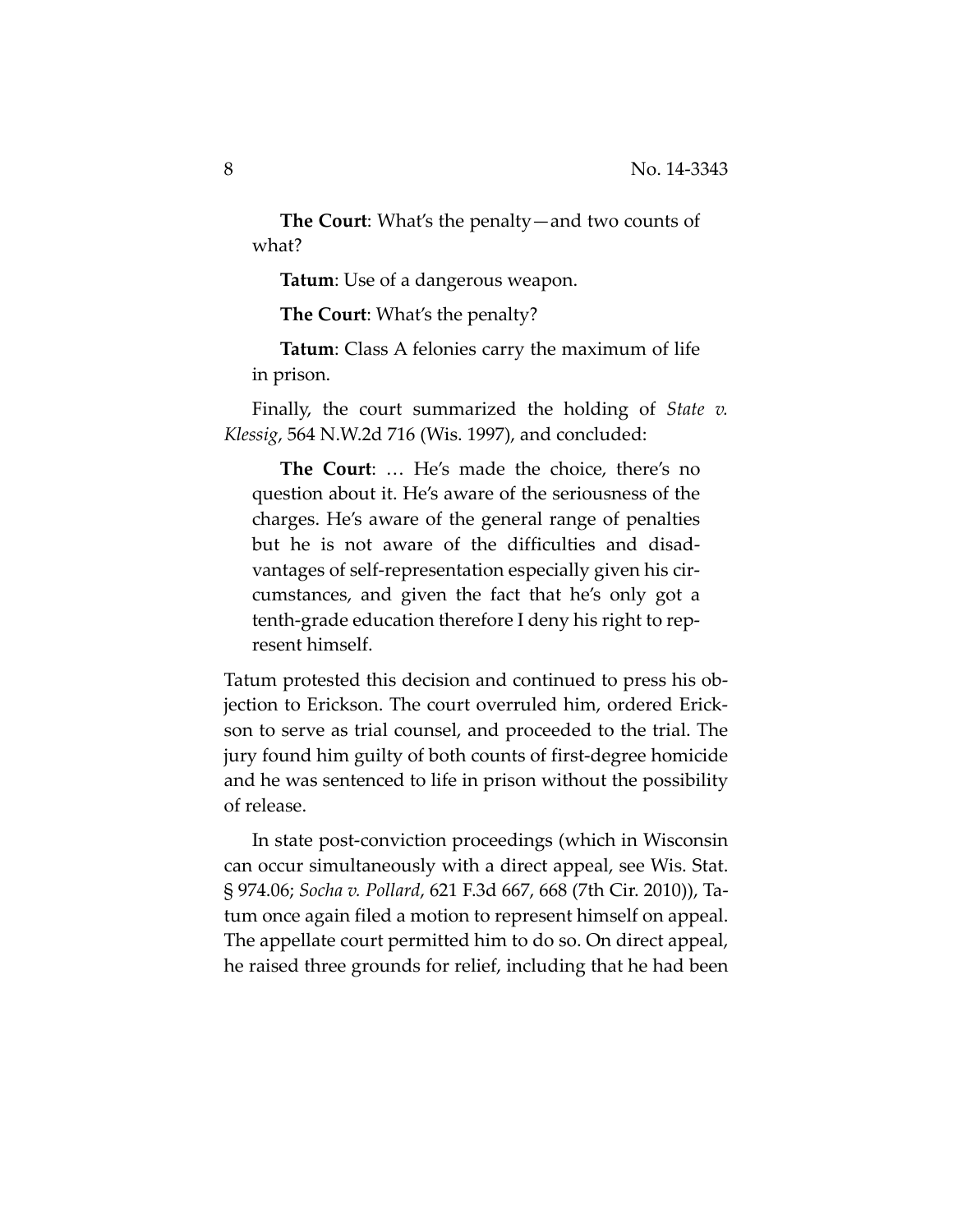denied his constitutional right to self-representation. The appellate court affirmed the trial court on all grounds. With respect to the self-representation claim, it ruled that Wisconsin law requires the use of a higher standard for self-representation than it does for competence to stand trial. The Wisconsin Supreme Court denied review.

Tatum then turned to the federal court and filed a petition for a writ of habeas corpus under 28 U.S.C. § 2254. He included his *Faretta* claim as one of four grounds for relief, and the state conceded that he had exhausted and fairly presented this point. The district court rejected his argument on the merits, however, finding that the Wisconsin courts' approach to the right to self-representation did not violate law clearly established by the Supreme Court of the United States. This court granted Tatum's request for a certificate of appealability, limited to the self-representation issue.

## **II**

Our consideration of this case is governed by the standards of the Antiterrorism and Effective Death Penalty Act (AEDPA), under which a federal court may issue the writ of habeas corpus only if the state court's decision is "contrary to, or involves an unreasonable application of, clearly established Federal law," 28 U.S.C.  $\S$  2254(d)(1), or if it "was based on an unreasonable determination of the facts in light of the evidence," *id.* § 2254(d)(2). A decision is "contrary to" established precedent "if it applies a rule that contradicts the governing law set forth in [the Supreme Court's] cases, or if it confronts a set of facts that is materially indistinguishable from a decision of [the Supreme Court] but reaches a different result." *Brown v. Payton*, 544 U.S. 133, 141 (2005). A state court's decision "involves an unreasonable application of [the Supreme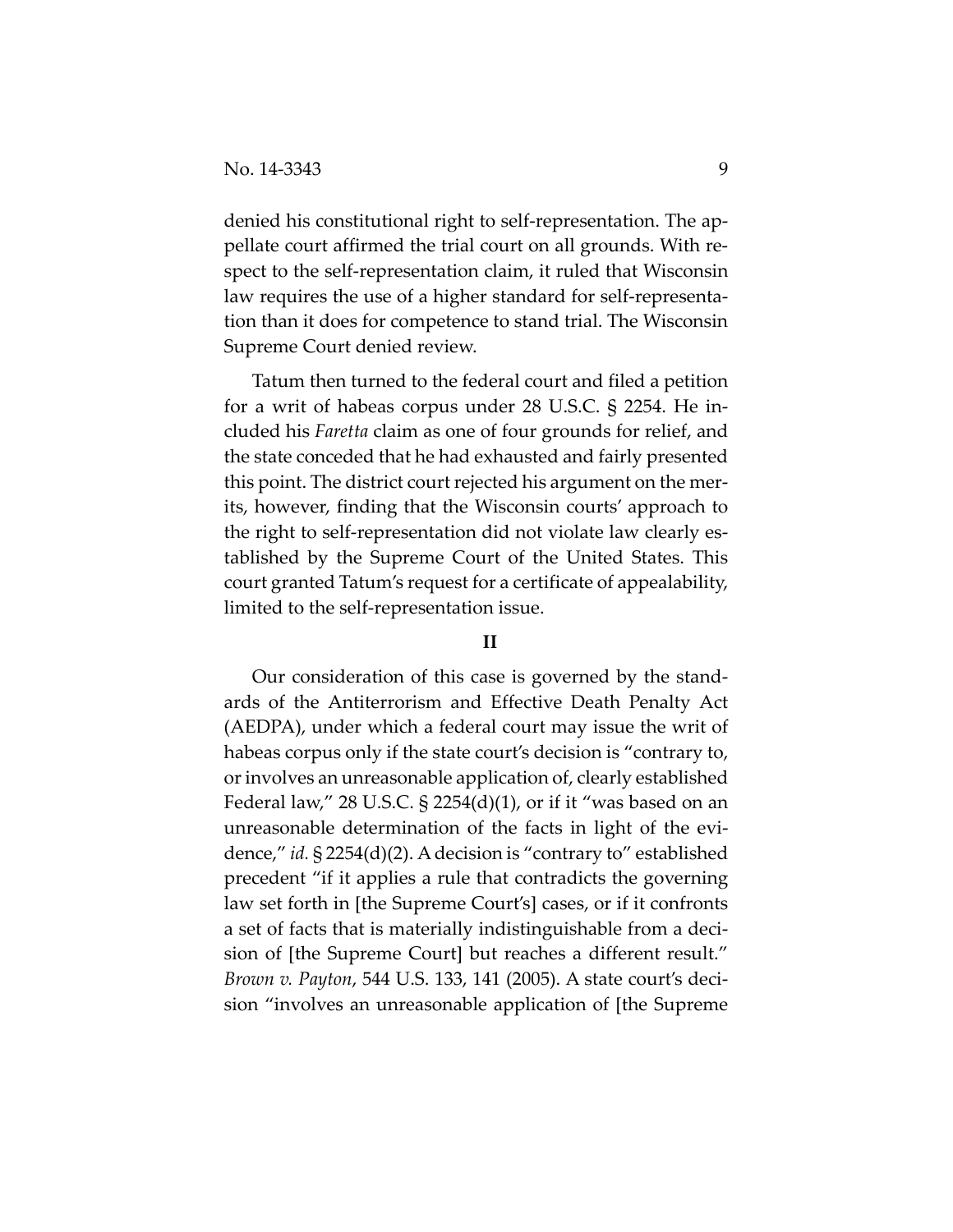Court's] clearly established precedents if the state court applies [the Supreme Court's] precedents to the facts in an objectively unreasonable manner." *Id.* This creates a high bar. The state court decision cannot be merely wrong; it must be so unreasonable that there is no possibility that "fairminded jurists could disagree on the correctness" (or lack thereof) of the decision. *Harrington v. Richter*, 562 U.S. 86, 101 (2011) (internal quotations omitted). We turn to Tatum's arguments with this demanding standard in mind.

*Faretta* established the basic principle that is at issue in this case. Acknowledging that the question was not an easy one, the Supreme Court held in 1975 that a state may not constitutionally "hale a person into its criminal courts and there force a lawyer upon him, even when he insists that he wants to conduct his own defense." 422 U.S. at 807. The Court also addressed the question before us: what does it take for a waiver of counsel to be effective? This is what it had to say:

When an accused manages his own defense, he relinquishes, as a purely factual matter, many of the traditional benefits associated with the right to counsel. For this reason, in order to represent himself, the accused must knowingly and intelligently forgo those relinquished benefits. Although a defendant need not himself have the skill and experience of a lawyer in order competently and intelligently to choose self-representation, he should be made aware of the dangers and disadvantages of self-representation, so that the record will establish that he knows what he is doing and his choice is made with eyes open.

*Id*. at 835 (internal citations and quotation marks omitted). It went on to hold that Faretta had "clearly and unequivocally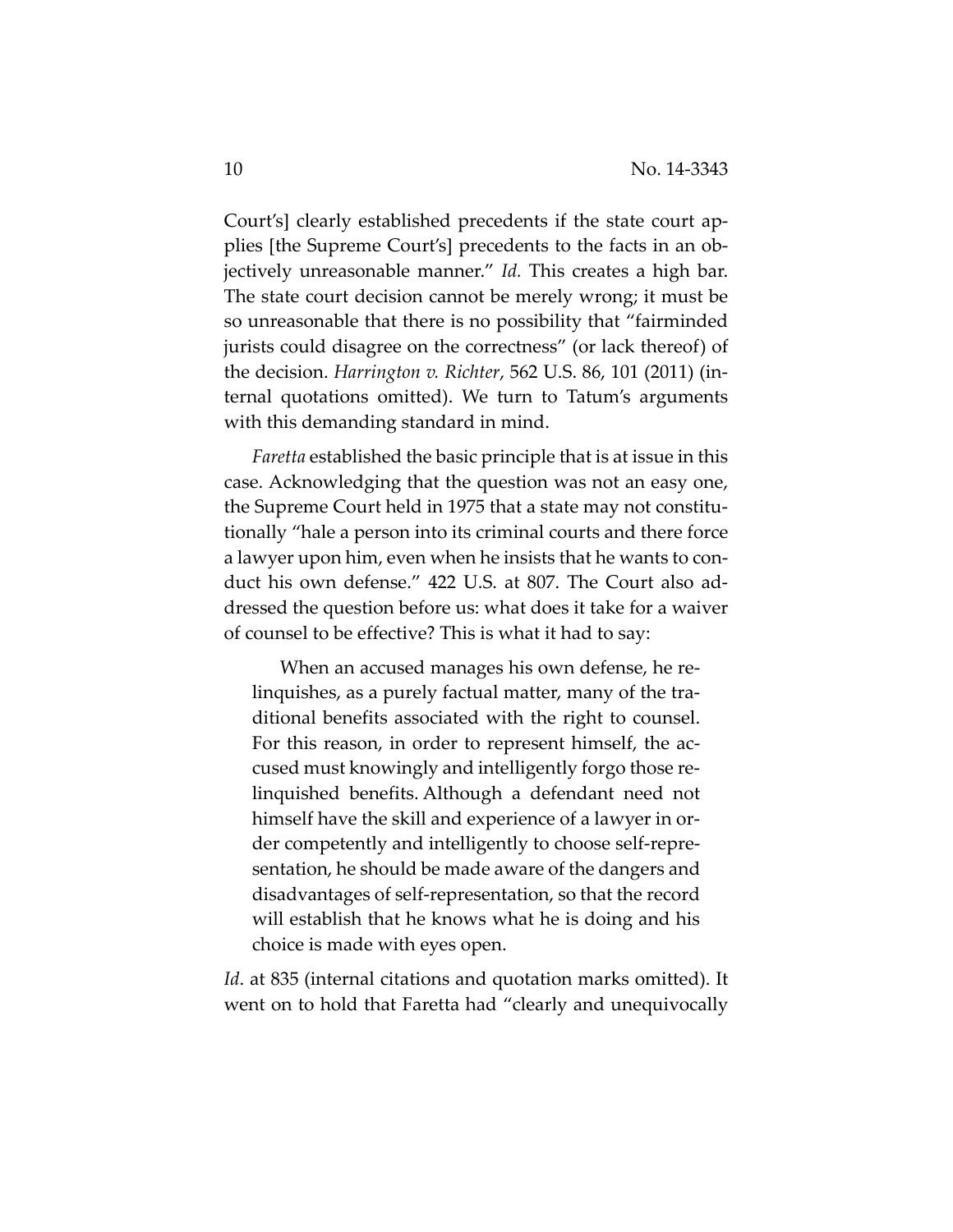declared … that he wanted to represent himself and did not want counsel." *Id*. Moreover, "[t]he record affirmatively show[ed] that Faretta was literate, competent, and understanding, and that he was voluntarily exercising his informed free will." *Id*. The Court found no need to assess "how well or poorly Faretta had mastered the intricacies of the hearsay rule and the California code provisions that govern challenges of potential jurors on voir dire," because "his technical legal knowledge, as such, *was not relevant to an assessment of his knowing exercise of the right to defend himself.*" *Id.* at 836 (emphasis added).

The Court returned to the problem of self-representation in *Godinez v. Moran*, 509 U.S. 389 (1993). The question there was "whether the competency standard for pleading guilty or waiving the right to counsel is higher than the competency standard for standing trial." 509 U.S. at 391. The Court answered with a flat "no." Its opinion shows that the critical question relates to the defendant's mental functioning, not to any particular knowledge he may have:

Nor do we think that a defendant who waives his right to the assistance of counsel must be more competent than a defendant who does not, since there is no reason to believe that the decision to waive counsel requires an appreciably higher level of mental functioning than the decision to waive other constitutional rights. Respondent suggests that a higher competency standard is necessary because a defendant who represents himself must have greater powers of comprehension, judgment, and reason than would be necessary to stand trial with the aid of an attorney. … But this argu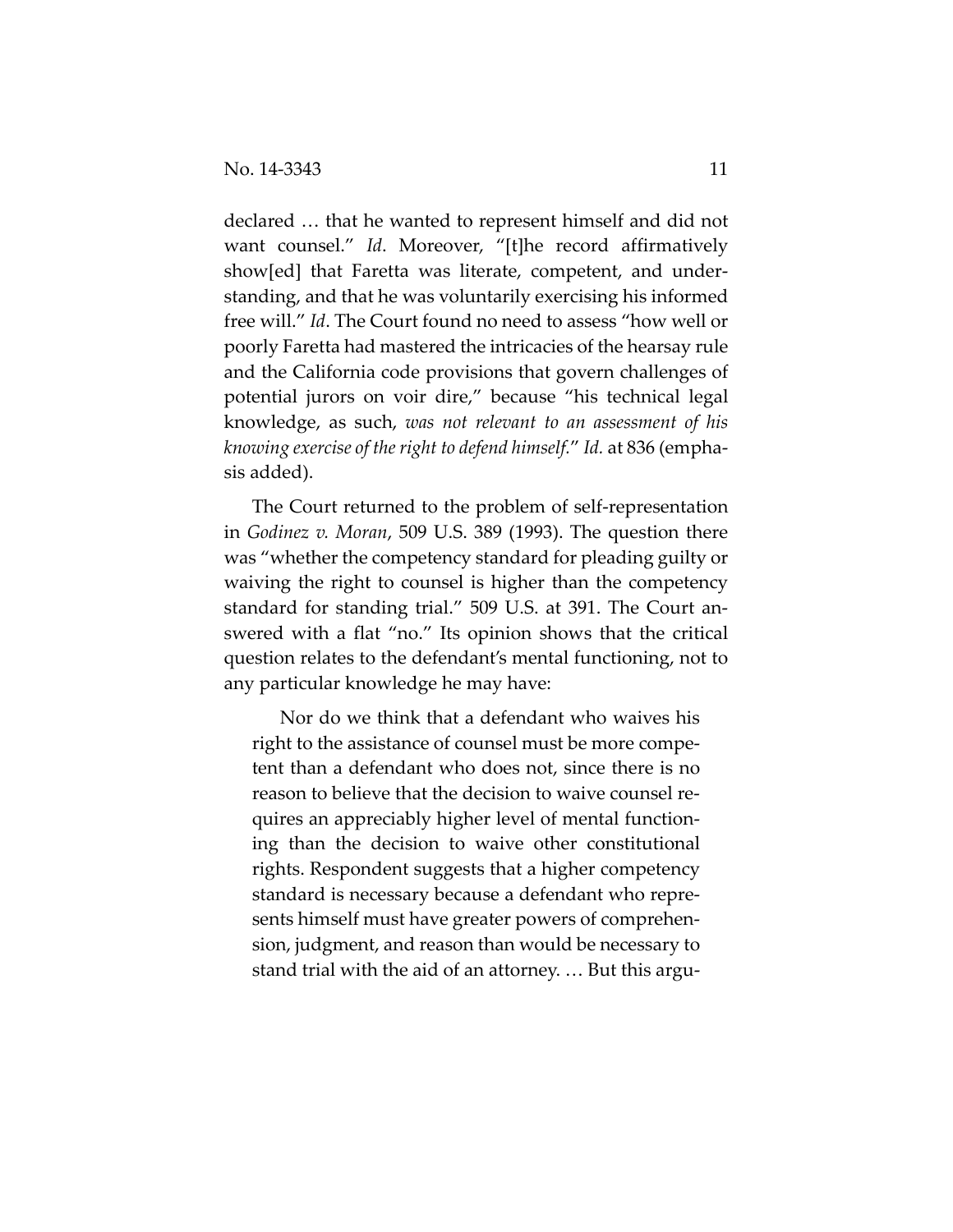ment has a flawed premise; the competence that is required of a defendant seeking to waive his right to counsel is the competence to *waive the right,* not the competence to represent himself.

*Id*. at 399 (internal quotation marks and citations omitted). The Court wrapped up its opinion by reaffirming that the trial court must always satisfy itself that the waiver is knowing and voluntary. Only in this sense, it said, was more needed to waive the right to counsel than is necessary for a finding of basic competence to stand trial. See *Westbrook v. Arizona*, 384 U.S. 150 (1966).

In *Iowa v. Tovar*, 541 U.S. 77 (2004), the Court reiterated that the critical point that must be established is that the waiver of the right to counsel is the product of a "knowing, intelligent act done with sufficient awareness of the relevant circumstances." *Id.* at 80 (internal quotation marks and alterations omitted). But *Tovar* holds that the Sixth Amendment does not compel a trial court specifically to warn a defendant about the substantive consequences of his waiver, including the risk that a potential defense might be overlooked and the loss of the chance to obtain an attorney's independent opinion on the wisdom of a guilty plea. *Id.* at 81.

The state courts thought that *Indiana v. Edwards*, 554 U.S. 164 (2008), introduced the possibility of taking into account the defendant's legal knowledge, but that is not what the case holds. In *Edwards*, the Court faced the problem of "a criminal defendant whom a state court found mentally competent to stand trial if represented by counsel but not mentally competent to conduct that trial himself." *Id.* at 167. In that situation, it held, the state may insist that the defendant proceed to trial with counsel.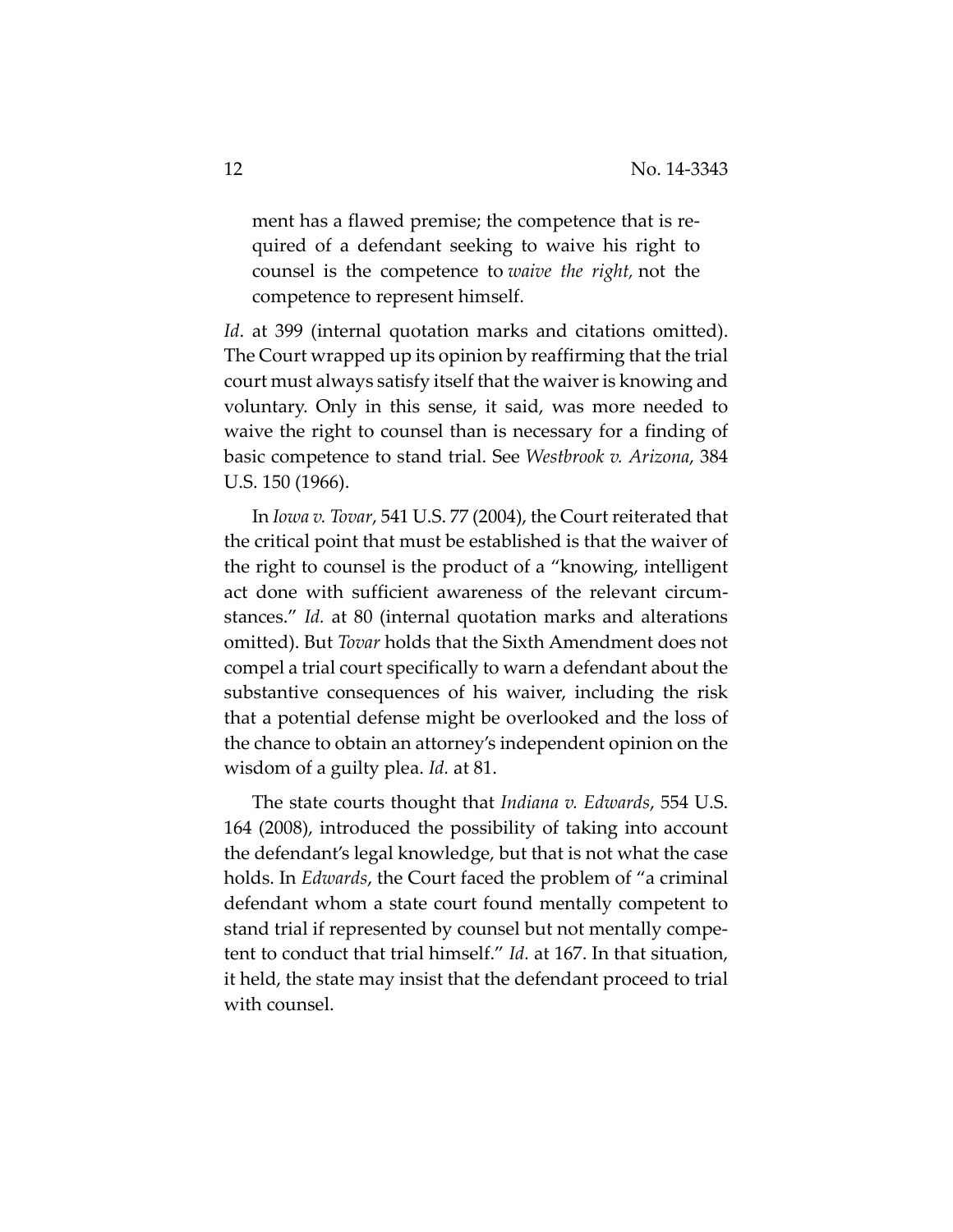Mental competence, or mental functioning (as *Faretta*  called it), the Court said, presents a distinct problem for selfrepresentation. It acknowledged that *Godinez* had rejected the idea of a two-tier standard for competence in the circumstances presented there. "To put the matter more specifically, the *Godinez* defendant sought only to change his pleas to guilty, he did not seek to conduct trial proceedings, and his ability to conduct a defense at trial was expressly not at issue." *Id.* at 173. In addition, *Godinez* "involved a State that sought to *permit* a gray-area defendant to represent himself"—a decision the Court held was permissible. *Id.*

With respect to the case before it, the Court began by "assum[ing] that a criminal defendant has sufficient mental competence to stand trial … and that the defendant insists on representing himself during that trial. We ask whether the Constitution permits a State to limit that defendant's self-representation right by insisting upon representation by counsel at trial—on the ground that the defendant lacks the mental capacity to conduct his trial defense unless represented." *Id.* at 174. It answered that question affirmatively, stressing throughout its explanation that it was focusing on mental *competence*. Some people, states may conclude, are competent enough to stand trial with the assistance of counsel, but lack sufficient competence to conduct their own defense. One example the Court gave of such a person was someone suffering from mental derangement serious enough to deprive the person of a fair trial if he were to conduct his own defense. *Id.* at 175. It concluded with this statement: "[T]he Constitution permits States to insist upon representation by counsel for those competent enough to stand trial under *Dusky [v. United States*, 362 U.S. 402 (1960)] but who still suffer from severe mental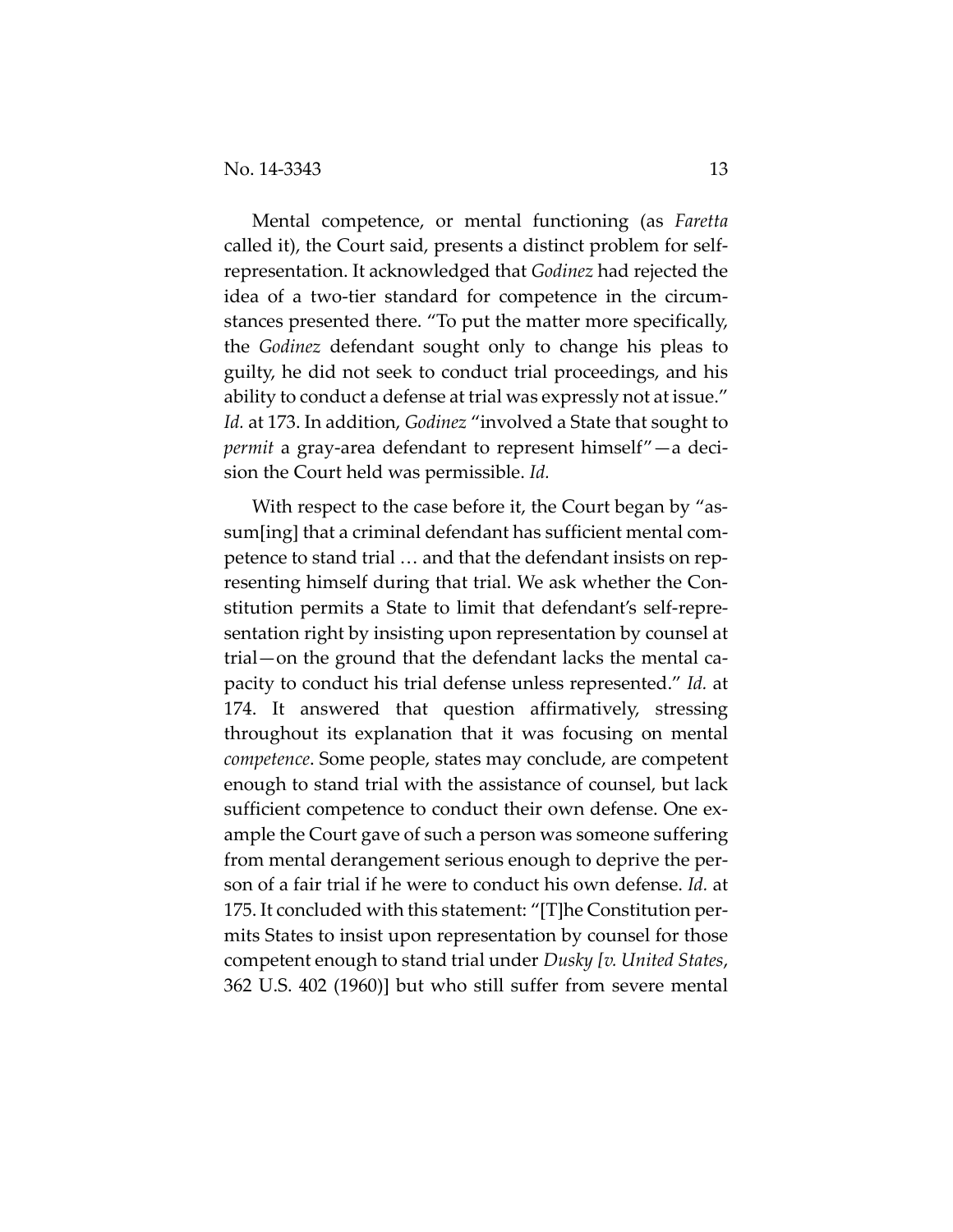illness to the point where they are not competent to conduct trial proceedings by themselves." *Id.* at 178.

Throughout the opinion, the emphasis is on competence, not on particular skill. The Court declined to accept Indiana's invitation to adopt a more specific standard under which a defendant would not have the right to self-representation if he could not communicate coherently with the court or a jury. *Id.* It also rejected Indiana's request to overrule *Faretta*. *Id*.

Rather than focusing on this line of U.S. Supreme Court decisions, the Wisconsin courts in Tatum's case relied on the state supreme court's decision in *State v. Klessig*, *supra* at 8, for guidance. *Klessig* announced that "[j]ust as the right to the assistance of counsel is identical under the Wisconsin and United States Constitutions, the right to represent oneself also does not differ." 564 N.W.2d at 720. As a matter of state-court administration, it established a mandatory colloquy for cases in which the defendant wants to waive counsel:

To prove such a valid waiver of counsel, the circuit court must conduct a colloquy designed to ensure that the defendant: (1) made a deliberate choice to proceed without counsel, (2) was aware of the difficulties and disadvantages of self-representation, (3) was aware of the seriousness of the charge or charges against him, and (4) was aware of the general range of penalties that could have been imposed on him. … If the circuit court fails to conduct such a colloquy, a reviewing court may not find, based on the record, that there was a valid waiver of counsel.

*Id.* at 206 (internal citation omitted). It then discussed the standards for competence to stand trial and, citing *Godinez*,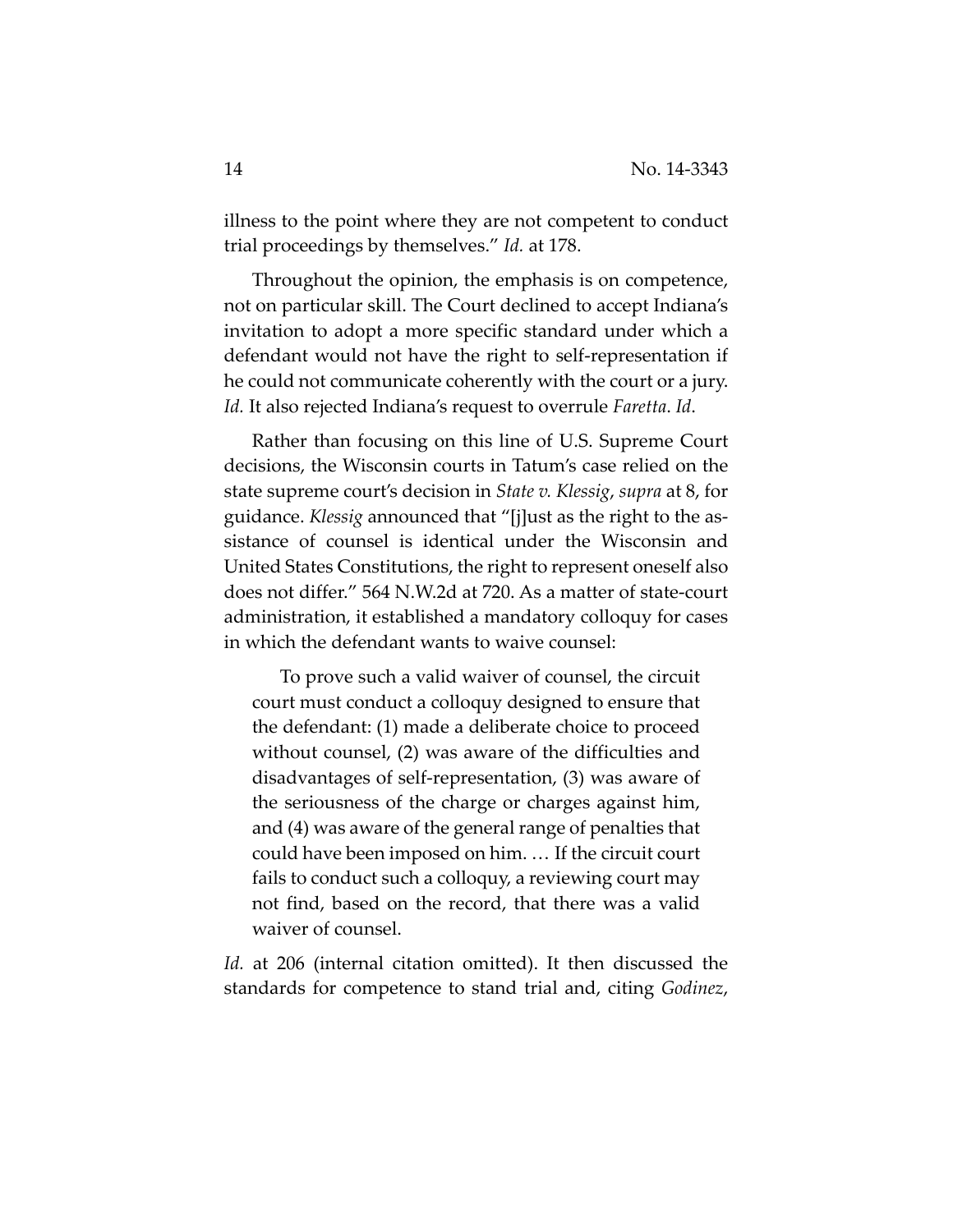distinguished this from competence to represent oneself. *Id.* at 208–09.

Although we have some question about the fourth item on the *Klessig* list, which seems to address detailed knowledge rather than competence, the greater problem is that the state court, applying *Klessig*, strayed from the "mental functioning" sense of competence over to educational achievement and familiarity with the criminal justice system. As the Wisconsin Supreme Court put it, "[i]n making a determination on a defendant's competency to represent himself, the circuit court should consider factors such as the defendant's education, literacy, fluency in English, and any physical or psychological disability which may significantly affect his ability to communicate a possible defense to the jury." *Id.* at 212 (internal quotation marks omitted). It is a short step from those factors to the state trial judge's concern about the level of education Tatum had achieved (tenth grade) and his apparent lack of awareness of the difficulties of self-representation.

This is the third time in recent months that we have had to consider a habeas corpus petition based on *Faretta* and the application of Wisconsin's *Klessig* decision. Although this court's decisions are not authoritative for purposes of AEDPA, they can present useful examples. In that spirit, we find the decision in *Imani v. Pollard*, 826 F.3d 939 (7th Cir. 2016), helpful, as *Imani* also involved the compatibility of Wisconsin's *Klessig*  approach with the decisions of the U.S. Supreme Court. In *Imani*, the petitioner tried to exercise his right to self-representation in a Wisconsin trial court, but the judge prevented him from doing so. The judge dismissed as irrelevant and unconvincing Imani's statement that he had been working on the case for 13 months. Instead, after learning that Imani had a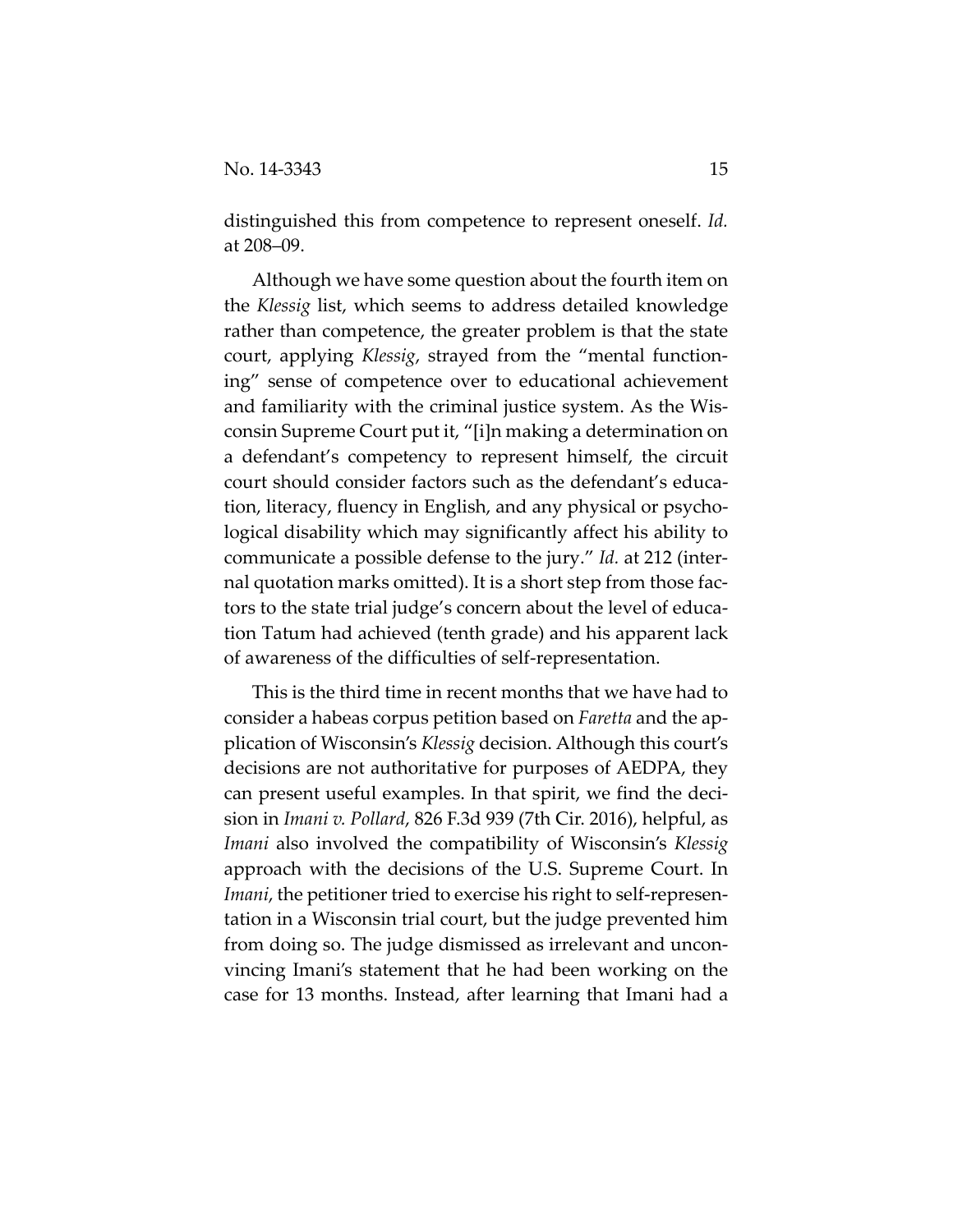tenth-grade education, that he read at a college level, and that he had appeared in at least five prior criminal cases, the judge announced that Imani did not have a "sufficiently rational basis" to justify self-representation. *Id.* at 942. The Wisconsin Supreme Court found that the trial court's determination that Imani was not competent to proceed pro se was supported by the record, despite the absence of any evidence of mental illness or disability.

We reversed, finding that the state supreme court's decision "was flatly contrary to *Faretta* and its progeny in three distinct ways." *Id.* at 943. The first two dealt with burdens of proof, but the third is directly relevant here: "the state court imposed a competence standard much more demanding than *Faretta* and its progeny allow, as if the issue were whether Imani was an experienced criminal defense lawyer." *Id.* at 944. We continued with the observation that "Imani's education and communication abilities are materially indistinguishable from those in *Faretta*, and the Wisconsin courts identified no mental illness or impairment that might have rendered Imani incompetent as allowed by *Indiana v. Edwards* … ." *Id.*

The same problem arose in Tatum's case. Nothing in the colloquy, most of which we have reproduced above, suggests that Tatum suffered from deficient mental functioning, as opposed to a limited education. In fact, he displayed relatively good knowledge of the criminal process: he gave a reasonable description of voir dire (which he correctly called by name), strikes for cause and peremptory strikes, opening statements, the nature of the charges against him, and the general range of penalties he faced. *Faretta* requires no more. The court's failure to recognize this was compounded when it inappropri-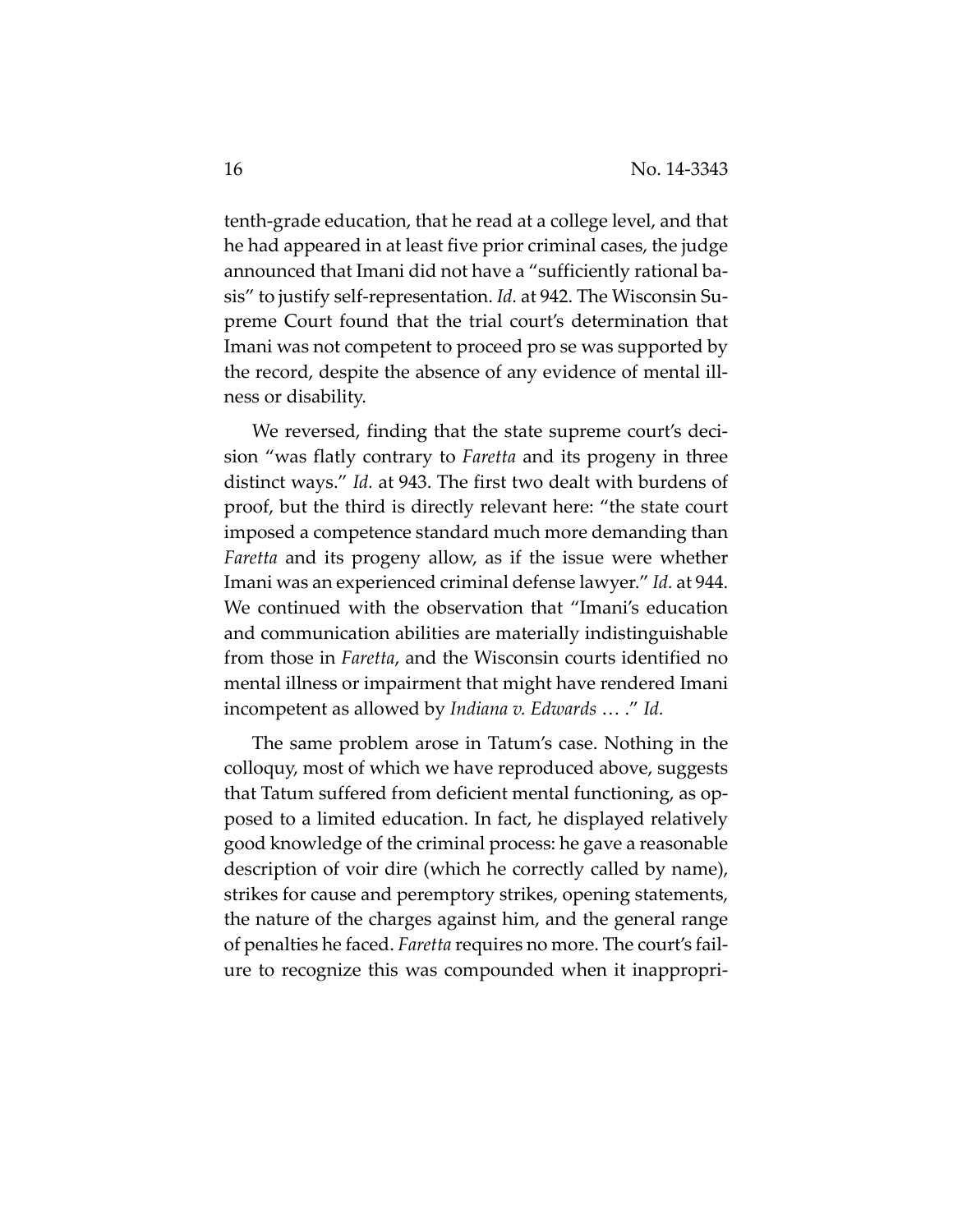ately placed the burden on Tatum to convince it that he understood, and accepted, the challenges of self-representation. This, too, was inconsistent with *Faretta*, which places the duty on the trial court to warn the defendant about what he is getting into, and then leave the defendant free to decide how he wants to proceed. *Faretta*, 422 U.S. at 834 (the right to defend is personal, and so "[i]t is the defendant … who must be free personally to decide whether in his particular case counsel is to his advantage"); see also *Imani*, 826 F.3d at 944.

*Jordan v. Hepp*, 831 F.3d 837 (7th Cir. 2016), which raised a similar self-representation argument, provides a useful contrast to this case. The defendant, Jordan, was charged with reckless homicide and related charges that stemmed from a shooting death. *Id*. at 841. The Wisconsin court denied Jordan's request to represent himself because Jordan was nearly illiterate and had limited education. The court believed Jordan's education would prevent him from making a meaningful defense because he would be unable to use written documents including police reports and a signed confession. *Id*. at 842.

In denying Jordan's petition for a writ of habeas corpus, we recognized that the Supreme Court has not precluded state courts altogether from inquiring about a defendant's ability to represent himself. *Id*. at 844 (citing *Godinez* and *Edwards*). We observed that "the Wisconsin court came close to making an unreasonable application of the *Faretta* line of cases," but we concluded that the state court's decision did not stray so far from Supreme Court precedent to warrant issuance of the writ. *Id*. at 843, 845.

It was possible in *Jordan* to view the state court's inquiry as one into the defendant's mental functioning, as permitted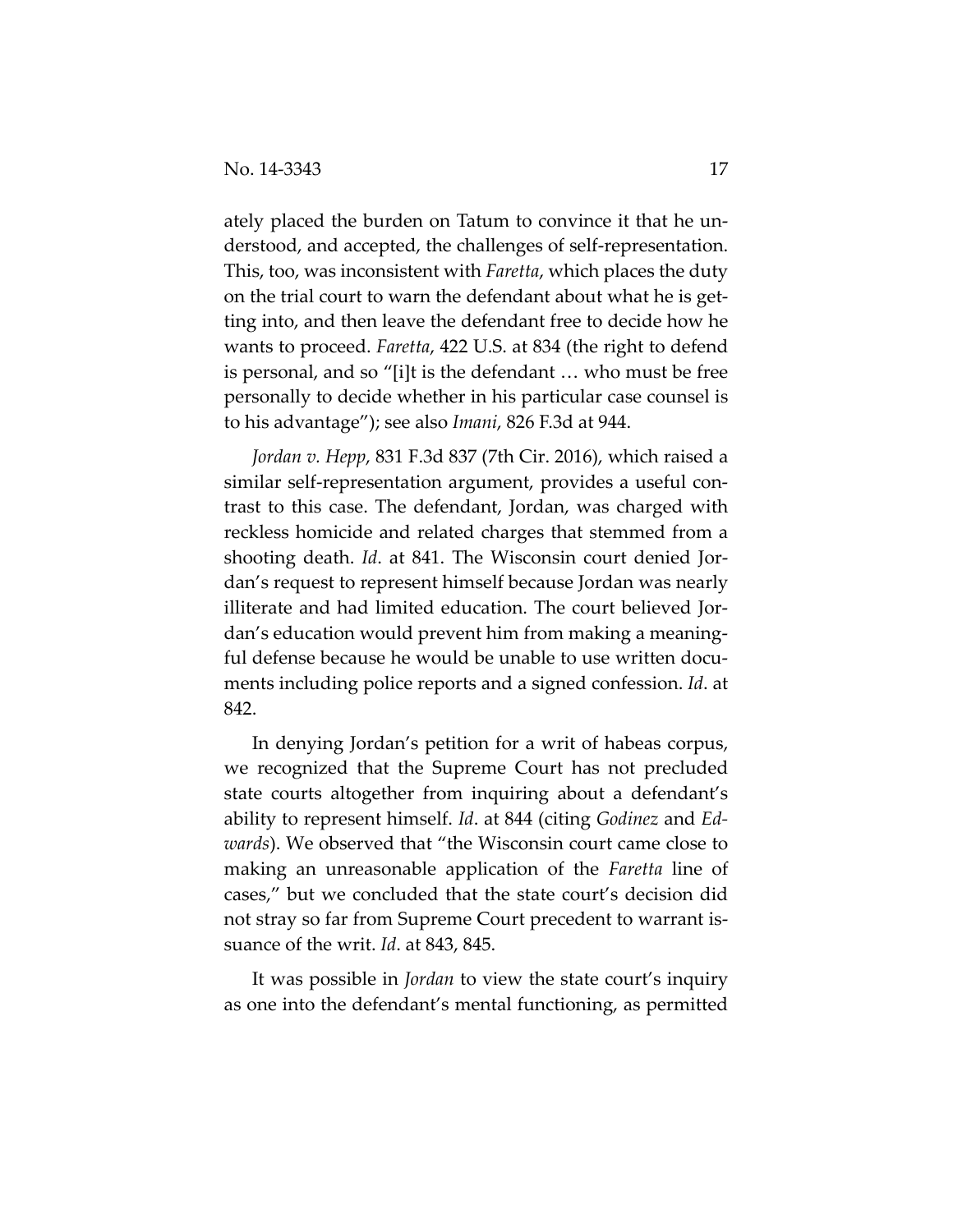by the *Faretta* line of cases. By contrast, nothing cast doubt on Tatum's competence in this sense of the term. Tatum's education was not so limited that he would have been unable to defend himself. He told the judge that he attended public school until the tenth grade, after which he attended home school. He had been able to study court procedures and the Wisconsin statutes. That was enough. We note parenthetically that requiring defendants to have a high school diploma or its equivalent would preclude a great number of people from representing themselves and leave little left of *Faretta*. One recent study of adults in state and federal prisons estimated that some 30 percent of prisoners lack high school credentials. U.S. DEP'T OF EDUC., NAT'L CENTER FOR EDUC. STATISTICS, NCES 2016-040, U.S. PROGRAM FOR THE INT'L ASSESSMENT OF ADULT COMPETENCIES, U.S. NAT'L SUPPLEMENT: PRISON STUDY 2014, Table 1.1, https://nces.ed.gov/pubs2016/2016040.pdf.

We conclude that the way in which the Wisconsin courts implemented their *Klessig* test here was inconsistent with *Faretta*'s prohibition against resting the determination about the knowing and intelligent nature of the defendant's choice on his "technical legal knowledge." *Faretta*, 422 U.S. at 835– 36. This is apparent both from the state trial judge's comments and from the Wisconsin appellate court's concern that Tatum's statements in court "reflect his limited understanding of the scope of a proper investigation for the defense of homicide charges" and its comment that he failed to appreciate "courtroom decorum and legal technicalities."

None of this is to say that Tatum was making a wise choice when he tried so hard to win his right to self-representation. *Faretta* recognizes that "[i]t is undeniable that in most criminal prosecutions defendants could better defend with counsel's